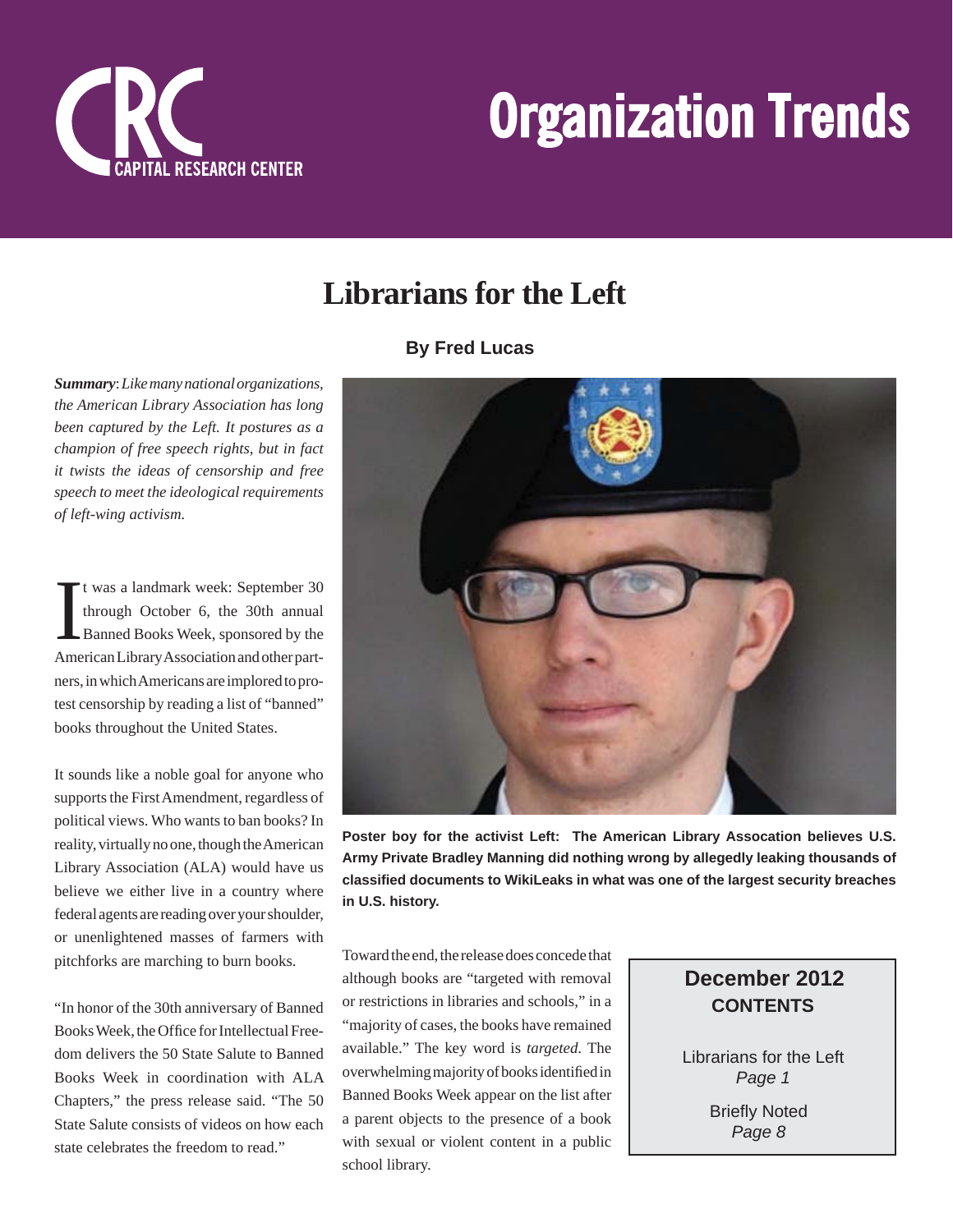# American Library<br>Association

A somewhat alarmist headline in *USA Today* last year (August 18) warned, "Book battles heat up over censorship vs. selection in school." But the story said that schools banned "more than 20 books and faced more than 50 other challenges this year." A total of 348 parental challenges were made in 2011, which seems rather paltry in the context of 100,000 public schools with 50 million students, and 10,000 non-school public libraries. (*USA Today*, September 6, 2011)

The ALA Action Guide even states, "Each year, the American Library Association is asked why the week is called Banned Books Week instead of Challenged Books Week, since the majority of the books featured during the week are not banned, but 'merely'

#### **Editor:** Matthew Vadum

**Publisher:** Terrence Scanlon

#### *Organization Trends*

is published by Capital Research Center, a non-partisan education and research organization, classified by the IRS as a 501(c)(3) public charity.

**Address:** 1513 16th Street, N.W. Washington, DC 20036-1480

**Phone:** (202) 483-6900 **Long-Distance:** (800) 459-3950

**E-mail Address:** mvadum@capitalresearch.org

**Web Site:** http://www.capitalresearch.org

*Organization Trends* welcomes letters to the editor.

**Reprints** are available for \$2.50 prepaid to Capital Research Center.

challenged. There are two reasons. One, ALA does not 'own' the name Banned Books Week, but is just one of several cosponsors of BBW; therefore, ALA cannot change the name without all the cosponsors agreeing to a change. Two, none want to do so, primarily because a challenge is an attempt to ban or restrict materials, based upon the objections of a person or group. A successful challenge would result in materials being banned or restricted." (http://www.librarian. net/stax/1858/)

The phony issue of banning books was on display in the 2008 presidential campaign after Alaska Gov. Sarah Palin was tapped as Arizona Sen. John McCain's vice presidential running mate. As mayor of Wasilla, Alaska in 1996, Palin asked the town librarian what would happen if anyone objected to an inappropriate book. The Wasilla librarian Mary Ellen Emmons was also the president of the Alaska Library Association, the state chapter of the national group. Though no attempt was ever made to remove any books, Emmons' objections became national news in 2008. "I told her clearly, I will fight anyone who tries to dictate what books can go on the library shelves," Emmons said. "And I told her it would not be just me. This was a constitutional question, and the American Civil Liberties Union would get involved, too." (L. Brent Bozell III, "Who's the Library Bully," Creators Syndicate, September 19, 2008)

The notion of banned books itself is absurd, wrote columnist Jonah Goldberg. "When the American Library Association talks about censorship of books, it invariably refers to 'banned or challenged' books," Goldberg wrote. "A 'banned' book is a book that has been removed from a public library or school's shelves or reading lists due to pressure from someone who isn't a librarian or teacher. In practice, this means pretty much any book that's pulled off the shelves of a library can be counted as 'banned.' Even so, that's very rare, which is why the ALA lump 'banned' and 'challenged' together. Moreover, it's crazy. If the mere absence of a book counts as a 'ban,' then 99.99% of books have been banned somewhere."

Nevertheless, ALA Director of the Office of Intellectual Freedom Judith Krug asserted, "Every time there is a formal challenge, the final intent is to ban the book."

Hyped or not, opposing the removal of a book from a school or public library is entirely within a library organization's purview. But the ALA's agenda goes much further. The group is not made up of the stereotypical pocket protector-wearing book stackers whose biggest threat is saying "shush." Rather, it is a group as dedicated to a left-wing agenda as MoveOn.org or the ACLU.

ALA has established the "Social Responsibility Roundtable," the "Gay, Lesbian, Bisexual and Transgender Roundtable," the "Rainbow List" of the best gay books, and it bestows the Stonewall Award each year for best gay-themed books. This certainly seems like political advocacy. Moreover,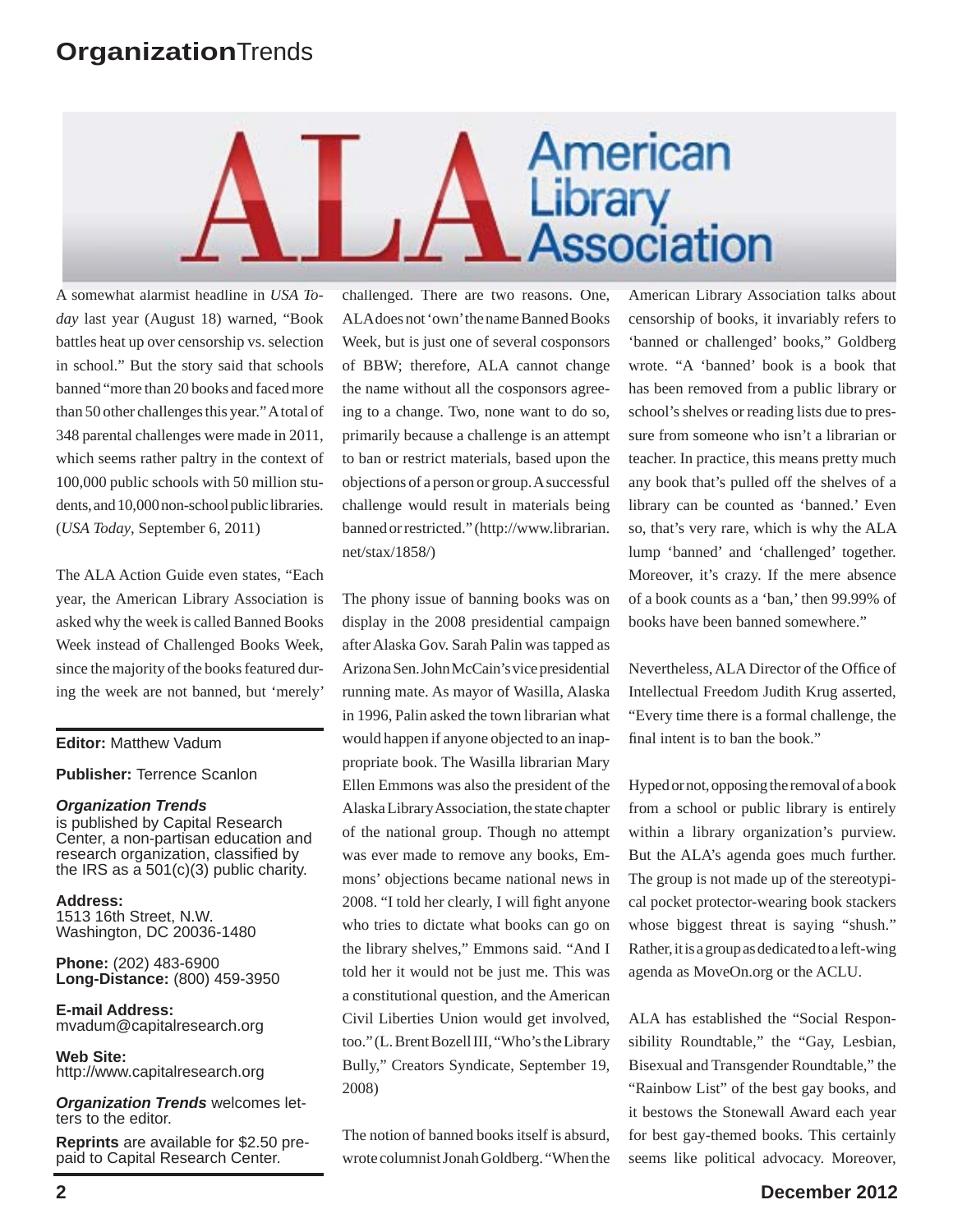while bemoaning supposed censorship, the ALA has opposed attempts to have more Christian-themed books in school libraries, and also has rejected attempts by members to take stands against real book banning and anti-free speech threats in other countries.

Meanwhile, the organization has turned a blind eye to some of the most illiberal regimes around the world while creating alarmist fears in the U.S. with posters that warn patrons the FBI wants to see their library records.

#### **Protecting Some Points of View, Opposing Some Censorship**

The ALA was founded on October 6, 1876, during the Centennial Exposition in Philadelphia. Its stated mission was to improve the nation's libraries. The organization's current strategic plan is called ALA Ahead 2015. It "calls for continued work in the areas of Advocacy for Libraries and the Profession, Diversity, Education and Lifelong Learning, Equitable Access to Information and Library Services, Intellectual Freedom, Literacy, Organizational Excellence and Transforming Libraries," according to the ALA website.

As we shall see later, the organization frequently falls short of living up to the Library Bill of Rights that the ALA Council adopted on June 19, 1939. These are:

1) "Books and other library resources should be provided for the interest, information, and enlightenment of all people of the community the library serves. Materials should not be excluded because of the origin, background, or views of those contributing to their creation."

2) "Libraries should provide materials and information presenting all points of view on current and historical issues. Materials should not be proscribed or removed because of partisan or doctrinal disapproval."

3) "Libraries should challenge censorship in the fulfillment of their responsibility to provide information and enlightenment."

4) "Libraries should cooperate with all persons and groups concerned with resisting abridgment of free expression and free access to ideas."

5) "A person's right to use a library should not be denied or abridged because of origin, age, background, or views."

6) "Libraries that make exhibit spaces and meeting rooms available to the public they serve should make such facilities available on an equitable basis, regardless of the beliefs or affiliations of individuals or groups requesting their use."

In 2008, the ALA ignored librarians who were banning books they didn't like. In Fairfax County, Virginia, conservative Christian students and parents tried to donate more than 100 books to more than a dozen high school libraries. The books were produced by Focus on the Family and included such titles as, *Marriage on Trial: The Case Against Same-sex Marriage* and *My Genes Made Me Do It! A Scientifi c Look at Sexual Orientation*. The county librarians said the books did not meet "school system standards" and had to include two positive reviews from "professionally recognized journals." (*Washington Post*, October 3, 2008)

Fox News reported that books that did make the cut in the Fairfax County libraries were *Baby Be-bop*, which was the "coming-out story of a gay teen, which includes descriptions of his sexual encounters in bathroom stalls with men he never talks to," as did *Love & Sex: Ten Stories of Truth*, which "describes a gay teen's relationship with his tutor."

Parents and Friends of Ex-Gays & Gays Director Regina Griggs said she asked the ALA to issue a statement during Banned Books Week urging the Fairfax County school libraries to carry the ex-gay books. But the ALA did not get involved, presumably because it did not advance their agenda. (Diane Macedo, "Gay Reversal Advocates Say School Libraries Banning Their 'Ex-Gay' Book," Fox News Channel, October 22, 2009)

In July 2009, controversial author Robert Spencer, who has written extensively on Islamist radicalism, was set to participate in a panel discussion at the ALA's annual general meeting. The panel was titled, "Perspectives on Islam: Beyond the Stereotyping." But ALA cancelled the panel after Ahmed Rehab, the executive director of the Chicago chapter of the Council on American-Islamic Relations (CAIR) wrote a letter to the ALA and issued a press release saying Spencer expressed "grotesque viewpoints that lie well outside the bounds of reason and civilized debate."

Whether one supports or opposes Spencer's writings or the ex-gay books is beside the point. The point is that the ALA has staked a claim as the vanguard of free speech, protecting the expression of ideas "some consider unorthodox or unpopular." By its own broad definition of censorship, the ALA declined to stand against censorship. In these instances, the ALA essentially violated three points of its "Bill of Rights": protecting "all points of view," "challeng[ing] censorship," and "cooperat[ing] with all persons and groups concerned with resisting abridgment of free expression and free access to ideas."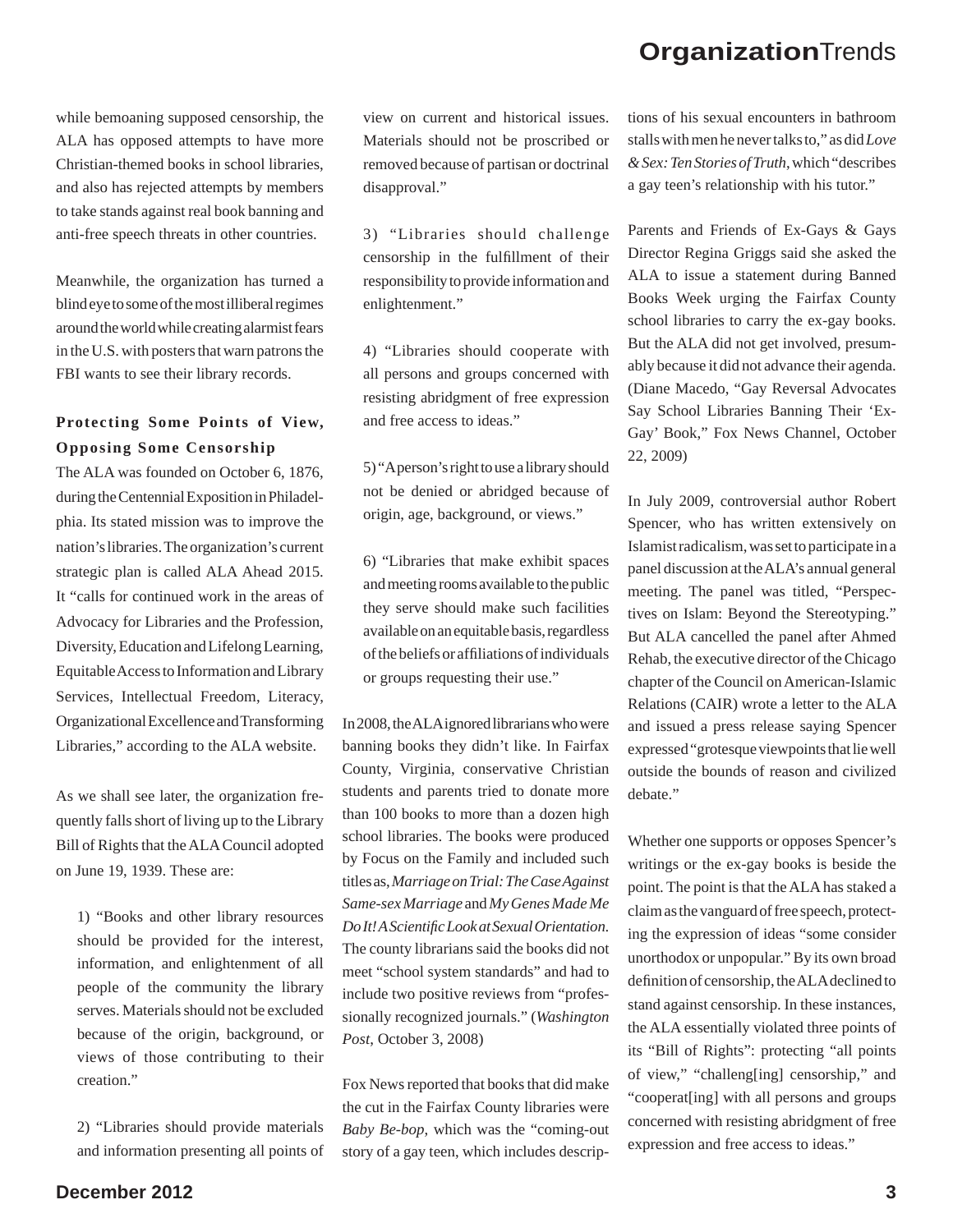#### **Ignoring Freedom to Read in Cuba**

The ALA operates the same way on the international front. Library associations of the Czech Republic, Latvia, Estonia, and Poland advocated for the release of 65 Cuban librarians and dissidents who made books available that were not approved by the Cuban libraries. Cuban judges ordered the "incineration" of the prisoners' libraries, which contained the works of Martin Luther King, Jr., and books such as George Orwell's *Animal Farm*.

The Polish Library Association issued a statement, "The actions of the Cuban authorities relate to the worst traditions of repressing the freedom of thought and expression." The Organization of American States, Amnesty International, and Freedom House called for the release of the prisoners. Meanwhile, the ALA has referred to the political prisoners as "so-called librarians."

The rank and file members of ALA—70 percent in a January 2006 online survey published in American Libraries Direct said "Yes" when asked, "Should ALA Council pass a resolution condemning the Cuban government for its imprisonment of dissident 'independent librarians'?" But the ALA Council opposed resolutions introduced and refused to post the matter on the "Book Burning in the  $21<sup>st</sup>$  Century" page of the group's website.

Krug even said, "I've dug in my heels ... I refuse to be governed by people with an agenda." She added that the Cuba issue "wouldn't die," though she'd like to "drown it." (Nat Hentoff, "American Library Association Shamed," Jewish World Review, March 5, 2007)

#### **Left-wing Agenda**

The ALA's values are largely reflected by the company it keeps. Speakers at the group's annual conferences in recent years have



**Self-portrait of a radical librarian: Mark C. Rosenzweig as pictured on his personal website. (http://home.earthlink.net/~iskra/index.html)**

included perennial presidential candidate Ralph Nader, Vermont Senator and avowed socialist Bernie Sanders, feminist icon Gloria Steinem, environmental activist Robert Kennedy, Jr., and left-wing radio talker Amy Goodman.

One speaker who did stir controversy was former first lady Laura Bush, who spoke at the organization's 2006 annual conference. A former librarian herself, Mrs. Bush didn't speak about anything political in her speech titled, "School Libraries Work: Rebuilding for Learning." But on a library e-mail list, ALA Councilor-At-Large Mark C. Rosenzweig railed against the first lady as a member of the Bush administration.

"I must, with the weariness and frustration that accompanies the anticipated yet still painful, hereby protest that this event turns our conference into a grand political photo-op for the administration of President George W. Bush whose administration bears such a heavy responsibility for, among other things of which I will remind you, the debacle of the response to Hurricane Katrina and for its ongoing aftermath," Rosenzweig wrote.

"Mrs. Bush is anachronistically called the 'First Lady,' with the fake gentility which is the hallmark of our provincial cult of the Presidency, but what she is, in (political) fact, regardless of her surfeit of—to me—rather cloying charm and her much publicized attachment to libraries as the no-political-downside way of demonstrating Bush Administration largesse, is the First Supporter of President Bush and one [of] his most valuable public relations assets.... [S]he supports virtually every policy of her husband's administration—tax cuts for the rich, the destruction of Social Security and Medicare, the privatization of public lands, the hand-outs to corporations, the support for the plundering by Big Oil, the covering for the abuses of the (pharmaceutical) industry, the invasion and occupation of Iraq (and the lies that were told to enable it), the blockade of Cuba and the threats to Latin America,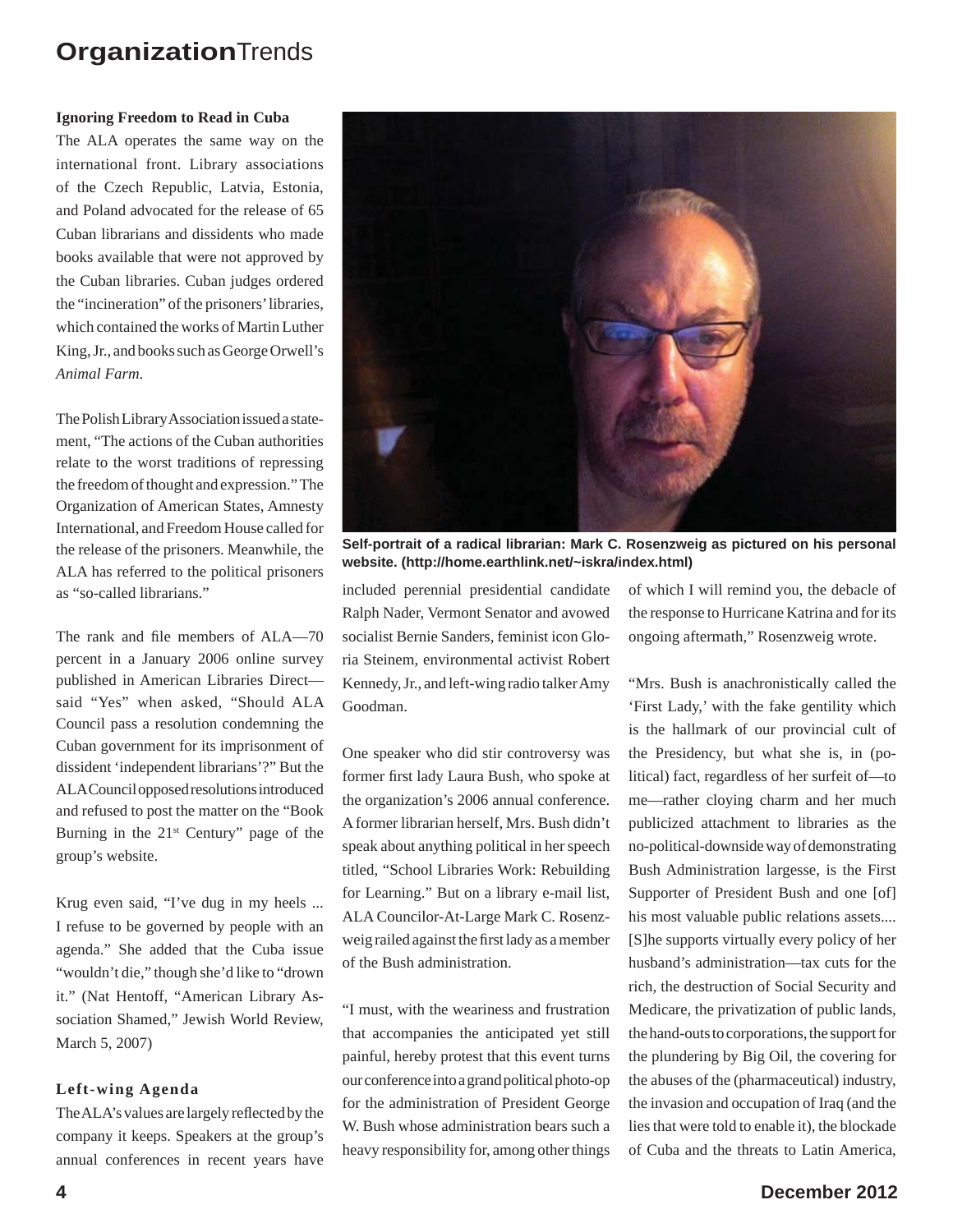the nuclear saber-rattling, the USA Patriot Act, covert domestic surveillance, the attacks on the Bill of Rights and the entire Constitution, the flaunting of international law, and, let's not forget, 'Gitmo' and Abu Ghraib and Haditha."

The e-mail continued, "When you see her smiling demurely on the platform that we have provided for her and basking in the standing ovation Americans love to give to celebrities, know too that the smirking faces of Bush and Cheney and (Rumsfeld) are up there too, and that every clap of the hands and whistle and whoop are taken by them—and by the media who will witness this—as endorsement of their policies and their administration." (Michelle Malkin, "Unhinged Librarians," *Pittsburgh Tribune Review,* June 25, 2006)

In 2004, *New York Times* columnist David Brooks reported that "the ratio of Kerry to Bush donations was a whopping 223 to 1" among librarians. By contrast, the corresponding ratio for academics was 11 to 1.

David Durant, a librarian at East Carolina University, wrote in 2005, "Much has been made of the Left's domination of college and university faculties. Yet in terms of political composition, the library profession makes your typical Ivy League faculty look like the Heritage Foundation. Had the 2004 election been confined to librarians, I firmly believe that the presidential race would not have been between Kerry and Bush, but between Kerry and Nader."

**December 2012 5** In 2005, the ALA passed a resolution that "supports the right of every person to marry, including lesbian, gay, bisexual, and transgender couples, wherever they reside." The ALA established the Rainbow List in 2007 to "provide young people with books that ... relate to the gay, lesbian, bisexual, transgen-

der, and queer/questioning experience." The ALA's Stonewall Book Award honors the best LGBT-themed book every year.

The organization's gay roundtable promotes a charter to exclude negative stereotypes. "In our homophobic society any work dealing with a gay theme is prone to include clichés and preconceptions of 'gay character.' It would be excellent to have a reviewer who is proudly self-identified as gay examine relevant books to point out negative stereotypic attitudes when they occur and to make suggestions as to how the librarian can best counteract such stereotypes."

#### **Finances**

The ALA takes in donations from the usual left-wing suspects in the world of philanthropy. Large donors include the Bill & Melinda Gates Foundation (\$15,638,592 since 2003), John D. & Catherine T. Mac-Arthur Foundation (\$1,565,000 since 1999), Carnegie Corp. of New York (\$1,142,650 since 2001), Ford Foundation (\$460,000 since 2001), George Soros's Open Society Institute (\$363,500 since 2004), John S. and James L. Knight Foundation (\$350,000 since 2000), and the extreme-left Tides Foundation (\$50,986 since 2004).

Corporate philanthropies giving money to the ALA include the Verizon Foundation (\$3,020,947 since 2001) and the Dollar General Literacy Foundation (\$1,928,808 since 2007).

#### **ALA vs. National Security**

The nation's librarians took a hardline stance against certain post-9/11 national security policies as well as against the war in Iraq. This attitude pre-dates the War on Terror and was prevalent during the Cold War.

In late 1983, the ALA passed a resolution condemning the United States, more precisely the Reagan administration, for withdrawing from the United Nations Education, Scientific and Cultural Organization (UNESCO). The resolution said, "The ALA deeply regrets the decision of the President of the United States, on recommendation of the Secretary of State, to issue notice of the intention of the United States to withdraw from membership in UNESCO effective December 31, 1984." The reason the U.S. government withdrew, according to the Heritage Foundation, was to protest UNESCO's "growing politicization

### **Please remember CRC in your estate planning.**

A simple, commonly used method to ensure CRC's legacy is to name the Capital Research Center as a beneficiary in your will. You can do this in several ways, such as giving specific assets or a percentage of your estate. Whichever method you choose, if properly structured your bequest will be fully deductible from your estate, thus decreasing your tax liability. The estate tax charitable deduction is unlimited.

#### For more information, contact

Gordon Cummings Capital Research Center 1513 16th St. NW Washington, DC 20036 202.483.6900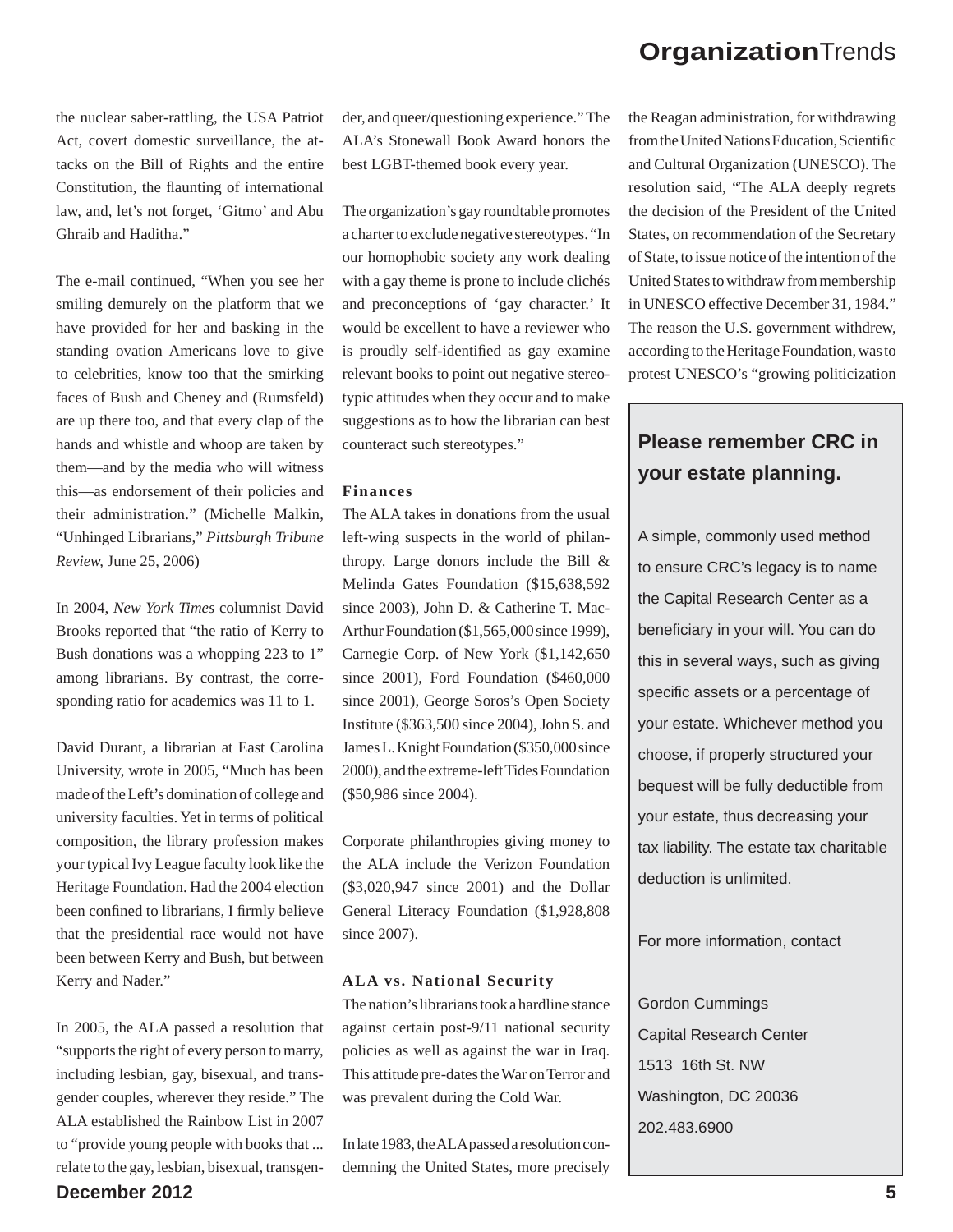and anti-Western bias, rampant budgetary mismanagement, and advocacy of policies that undermine freedom of the press and free markets."

One example was UNESCO's advocacy of a "new world information order" to counter an alleged pro-Western bias in global news agencies. UNESCO reportedly even sought "the licensing of journalists, the creation of an international code of press ethics, and increasing government control over the media," the Heritage Foundation said. It would seem almost unfathomable that an organization that purports to be dedicated to free speech at home and abroad could support such an agenda. The ALA nevertheless stated on December 16, 1983, that continued U.S. membership in UNESCO is in the "national interest."

The ALA showed consistency in 1998 when the ALA's Social Responsibility Roundtable condemned the Clinton administration for bombing Iraq, having previously condemned the first Gulf War under President George H.W. Bush.

Nor did the ALA fail to become hysterical when the September 11, 2001 terrorist attacks led Congress to pass the USA PATRIOT Act. The ALA claimed the law would lead to FBI agents invading libraries to see what patrons were reading.

At least five of the 9/11 hijackers reportedly used computers at public or academic libraries to plot the 2001 attacks. Thus, a portion of the PATRIOT Act gave federal authorities access to library, bookstore, and other business records as part of terrorism investigations. Some libraries purged their records more frequently in reaction. They then began posting signs warning the FBI could check the records. In 2003, Attorney General John Ashcroft explained subpoenas



**ALA Past President Mitch Freedman (at left) with Daniel Ellsberg at a 2011 event. (photo: American Library Association)**

for such records must pass close scrutiny by a federal judge, and he added that the FBI's 11,000 agents could not possibly begin to monitor the reading habits of any library patron it wanted. "The hysteria is ridiculous. Our job is not," Ashcroft said.

It's another case in which the ALA leadership is out of touch with its members. Librarians in Delray Beach and Hollywood, Fla., reported seeing some of the men involved in 9/11 using the library computers to communicate. But Krug of the ALA's Office of Intellectual Freedom told the *New York Times* she "wished the librarian had followed library patron confidentiality laws and not reported the incident."

What's more, Assistant Attorney General Viet Dinh testified to the House Judiciary Subcommittee on the Constitution in 2003 that many libraries have been eager to cooperate with law enforcement. He said that an FBI survey found "libraries have been contacted approximately 50 times" by agents, based on "suspicion or voluntary calls from libraries regarding suspicious activities. Most, if not all of these contacts that we have identified were made in the context of a criminal investigation and pursuant to voluntary disclosure or a grand jury subpoena."

The ALA Policy Manual states "records shall not be made available to any agency of state, federal, or local government except pursuant to such process, order, or subpoena as may be authorized under the authority of, and pursuant to, federal, state, or local law relating to civil, criminal, or administrative discovery procedures or legislative investigatory power. Resist the issuance or enforcement of any such process, order, or subpoena until such time as a proper showing of good cause has been made in a court of competent jurisdiction."

In January 2003, the ALA passed a resolution calling the PATRIOT Act "a present danger to the constitutional rights and privacy rights of library users." ALA president Mitch Freed-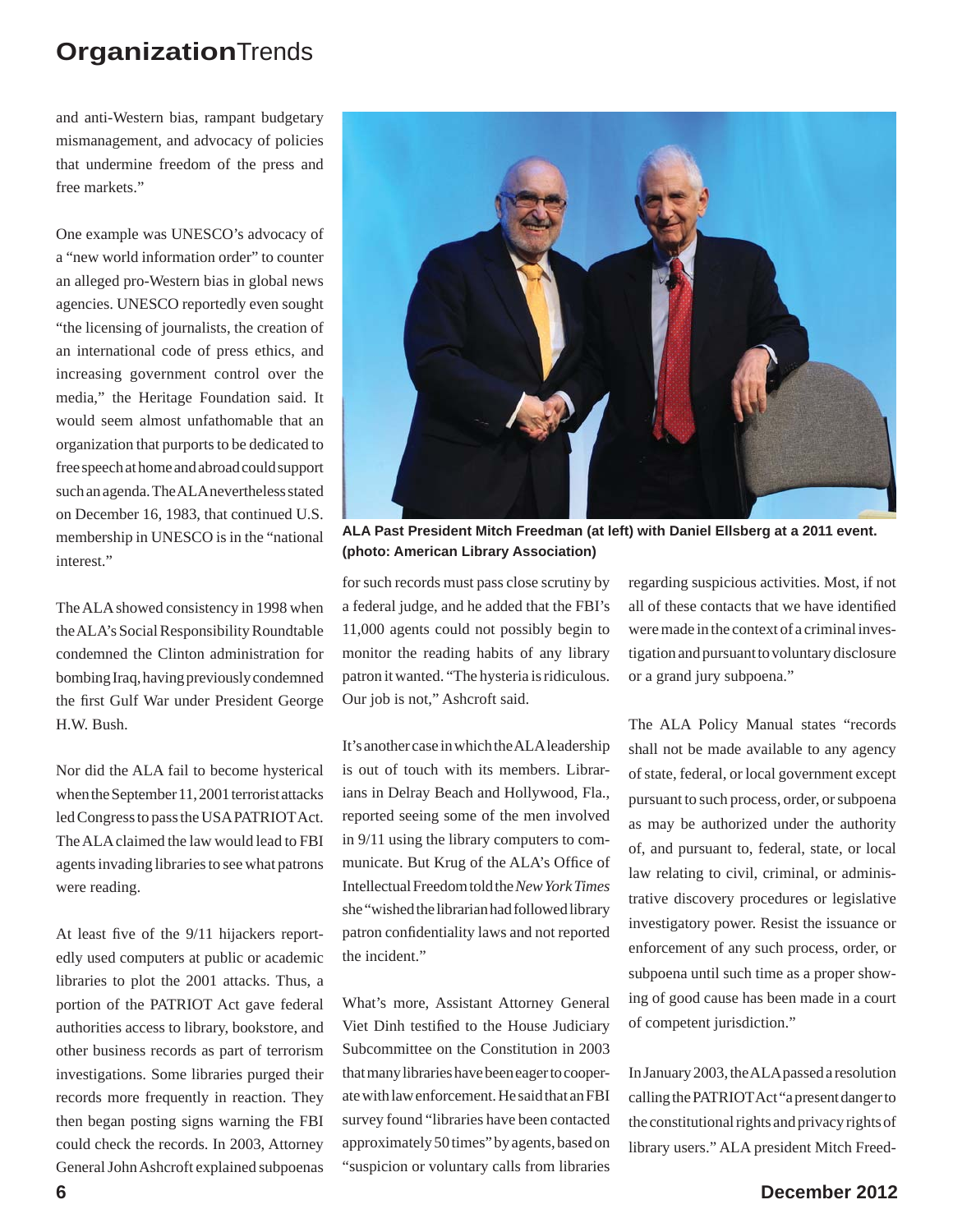man seemed to think terrorism was little more than a pretext to spy on library users. "Looking for terrorists in a public library is just part of an overall strategy to diminish the civil liberties of American citizens," Freedman said.

A May 15, 2003 press release from the ALA and American Booksellers Association asserted, "FBI agents do not need to prove they have 'probable cause' before searching bookstore or library records." It continued, "Agents can get access to the records of anyone whom they believe to have information that may be relevant to a terrorism investigation, including people who are not suspected of committing a crime or of having any knowledge of a crime."

In the lead-up to the invasion of Iraq, Freedman declared, "The American Library Association grieves for and deplores the catastrophic losses to Iraq's cultural heritage that have already occurred with the destruction of the National Library Archives and

**Please consider contributing today to the Capital Research Center.**

**We need your help in the**  current difficult economic **climate to continue our important research.** 

**Your contribution to advance our watchdog work is deeply appreciated.** 

**Many thanks.** 

**Terrence Scanlon President**

the Islamic library. Cultural heritage is as important as oil. Libraries are a cornerstone of democracy and are vital resources in the re-establishment of a civil society. We urge the administration to ensure that in the future the necessary resources will be made available to prevent further catastrophes." (Paul Walfield, "The ALA Library: Terrorist Sanctuary," FrontPageMagazine.com, May 8, 2003)

Most recently, the ALA passed a resolution in support of Army Private Bradley Manning at its annual meeting in June 2011. Manning is currently being held in detention at the Marine base in Quantico, Va., for leaking thousands of classified documents to WikiLeaks in what was one of the largest security breaches in U.S. history. The ALA resolution states, "the materials Bradley Manning is charged with releasing contained important revelations concerning the misconduct of American military forces and diplomatic corps, including the killing of civilians in Iraq and Afghanistan." The resolution compares the WikiLeaks breach to leftist hero Daniel Ellsberg's disclosure of the Pentagon Papers to the press.

The stated mission of the ALA is something every American should support. Every corner of the federal government—including the military—should face scrutiny from engaged groups and individuals outside of governments. The same is true of school boards.

The First Amendment is a cornerstone of what makes America a functional democracy, and there can't be enough groups willing to fight to protect it. But the ALA has been a very selective watchdog of free speech, aligning itself only with positions of the far Left and ignoring censorship when it eviscerates material ALA disagrees with. That undermines the organization and its mission, a mission that would be better served by an intellectually honest library association.

*Fred Lucas is the White House correspondent for CNSNews.com and author of* The Right Frequency: The Story of the Talk Radio Giants Who Shook Up the Political and Media Establishment*, by History Publishing Company.*

*OT*